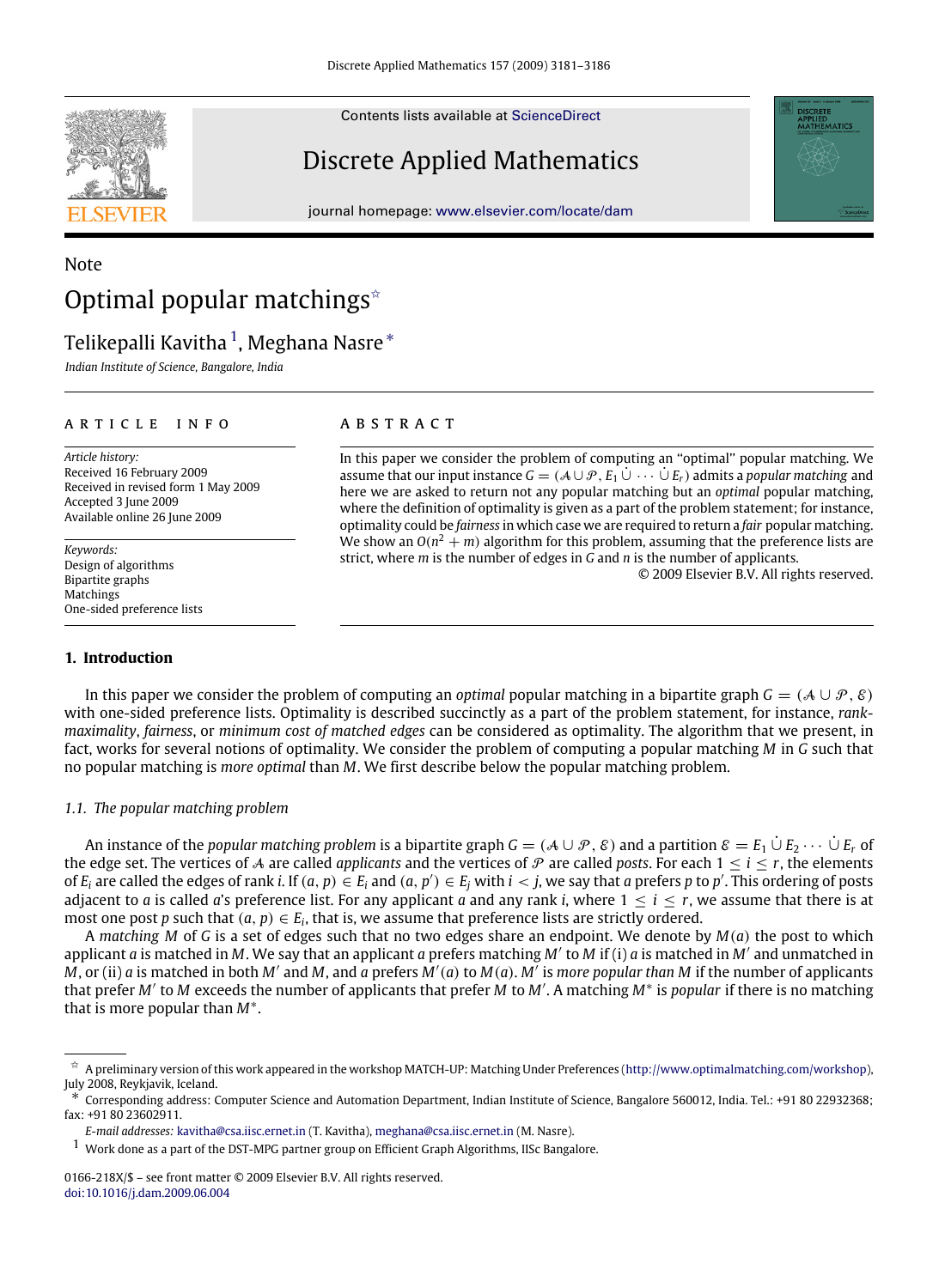The *popular matching problem* is to determine if a given instance admits a popular matching, and to find such a matching, if one exists. The popular matching problem was considered by Abraham et al. in [\[1\]](#page-5-0) and a linear time algorithm (for the case of strictly ordered preference lists) was given to determine if *G* admits a popular matching and to compute a maximumcardinality popular matching.

### *1.2. Problem definition*

In this paper we assume that the input instance *G* admits a popular matching and here we are not content in returning any popular matching or any maximum-cardinality popular matching. Our goal is to compute an *optimal* popular matching, where the definition of optimality is given succinctly as a part of the problem definition. For instance, the problem description could state *fairness* as optimality, which means that, among all popular matchings in *G*, we have to return that popular matching which is the most *fair*.

The fair matching problem in a bipartite graph  $G = (A \cup \mathcal{P}, E_1 \cup E_2 \cdots \cup E_r)$  asks for a matching M that satisfies the properties below: (i) *M* is a maximum-cardinality matching in *G*, and (ii) among all maximum-cardinality matchings in *G*, *M* matches the least number of applicants to their rank *r* posts, subject to this constraint, matches the least number of applicants to their rank *r* − 1 posts, subject to this constraint, matches the least number of applicants to their rank *r* − 2 posts, and so on. Currently, there are no purely combinatorial algorithms known for computing a fair matching and the best algorithm for the fair matching problem reduces this to the minimum weight maximum-cardinality matching problem by assigning weight  $n^{k-1}$  to a rank *k* edge for each  $1 \leq k \leq r$ .

For convenience, as was done in [\[1\]](#page-5-0), we will add a dummy post ℓ*<sup>a</sup>* at the end of *a*'s preference list, for each applicant *a*, and assign the edge  $(a, \ell_a)$  rank  $r + 1$ . Thus henceforth, the edge set  $\varepsilon = E_1 \cup \cdots \cup E_{r+1}$  and any unmatched applicant *a* will be assumed to be matched to  $\ell_a$ . So all matchings are always applicant-complete from now. A fair popular matching can now be defined as follows.

**Definition 1.** A popular matching *M* in *G* that matches the least number of applicants to their rank  $r + 1$  posts, subject to this constraint, matches the least number of applicants to their rank *r* posts, subject to this constraint, matches the least number of applicants to their rank  $r - 1$  posts, and so on, is a *fair popular* matching.

Other notions of optimality include *rank-maximality*[2](#page-1-0) [\[4\]](#page-5-1), or *min-cost* of matched edges (each edge here has a cost associated with it). Analogous to a fair popular matching, we can define a *rank-maximal popular* matching or a *min-cost popular* matching.

Our optimality criteria: Recall that we assumed the optimality criterion *O* is specified as a part of the problem. For any two matchings  $M_1$ ,  $M_2$ , let  $M_1 \leq_0 M_2$  stand for either  $M_1 <_0 M_2$  (that is,  $M_1$  is less optimal than  $M_2$ ) or  $M_1 \approx_0 M_2$  (that is,  $M_1$ and  $M<sub>2</sub>$  are as optimal as each other). We need the following properties.

- (a)  $\leq$ <sub>0</sub> is complete, that is, for any pair of matchings  $M_1$ ,  $M_2$  either  $M_1 \leq$ <sub>0</sub>  $M_2$  or  $M_2 \leq$ <sub>0</sub>  $M_1$ . In fact, exactly one of (i), (ii), (iii) holds: (i)  $M_1 <_0 M_2$ , (ii)  $M_2 <_0 M_1$ , (iii)  $M_1 \approx_0 M_2$ .
- ( $B) \leq_0$  is transitive: that is,  $M_1 \leq_0 M_2$  and  $M_2 \leq_0 M_3 \Rightarrow M_1 \leq_0 M_3$ .
- (c) If an edge  $e$  belongs to two matchings  $M_i, M_j$ , then  $M_i <_O M_j \Leftrightarrow M_i \{e\} <_O M_j \{e\}.$  Note that this implies that if  $e$ belongs to  $M_i$  and  $M_j$ , then  $M_i \approx_{\mathcal{O}} M_j \Leftrightarrow M_i - \{e\} \approx_{\mathcal{O}} M_j - \{e\}.$

Note that optimality criteria like rank-maximality, fairness, min-cost of matched edges satisfy these properties. In fact, any natural optimality criterion that one defines in practice would satisfy the above properties.

#### *1.3. Related results*

The notion of popular matchings was originally introduced by Gardenfors [\[2\]](#page-5-2) in the context of the stable marriage problem with two-sided preference lists. In the case of two-sided preference lists where the two sides of the bipartite graph are considered *men* and *women*, a stable matching is considered the ideal answer to what is a desirable matching. However there is a wide spectrum of stable matchings ranging from men-optimal stable matchings to women-optimal stable matchings. Irving, Leather, and Gusfield [\[5\]](#page-5-3) considered the problem of computing a stable matching that is optimal under some more equitable criterion of optimality. In fact, much work has been done in the two-sided preference list setting on finding stable matchings that satisfy additional criteria (see [\[3\]](#page-5-4) for an overview). In the same vein, assuming that the input instance *G* admits a popular matching, here we ask for an *optimal* popular matching where optimality is defined as a part of the problem statement.

The problem of computing a fair popular matching/rank-maximal popular matching/min-cost popular matching can be solved by assigning suitable costs to the edges of an appropriate bipartite graph *H* derived from  $G = (A \cup P, E_1 \cup \cdots \cup E_r)$ and computing a min-cost or max-cost perfect matching in *H*. Here we present a simple combinatorial algorithm that runs

<span id="page-1-0"></span><sup>2</sup> A matching *M* is rank-maximal if *M* matches the maximum number of applicants to their rank 1 posts, subject to this constraint *M* matches the maximum number of applicants to their rank 2 posts, and so on.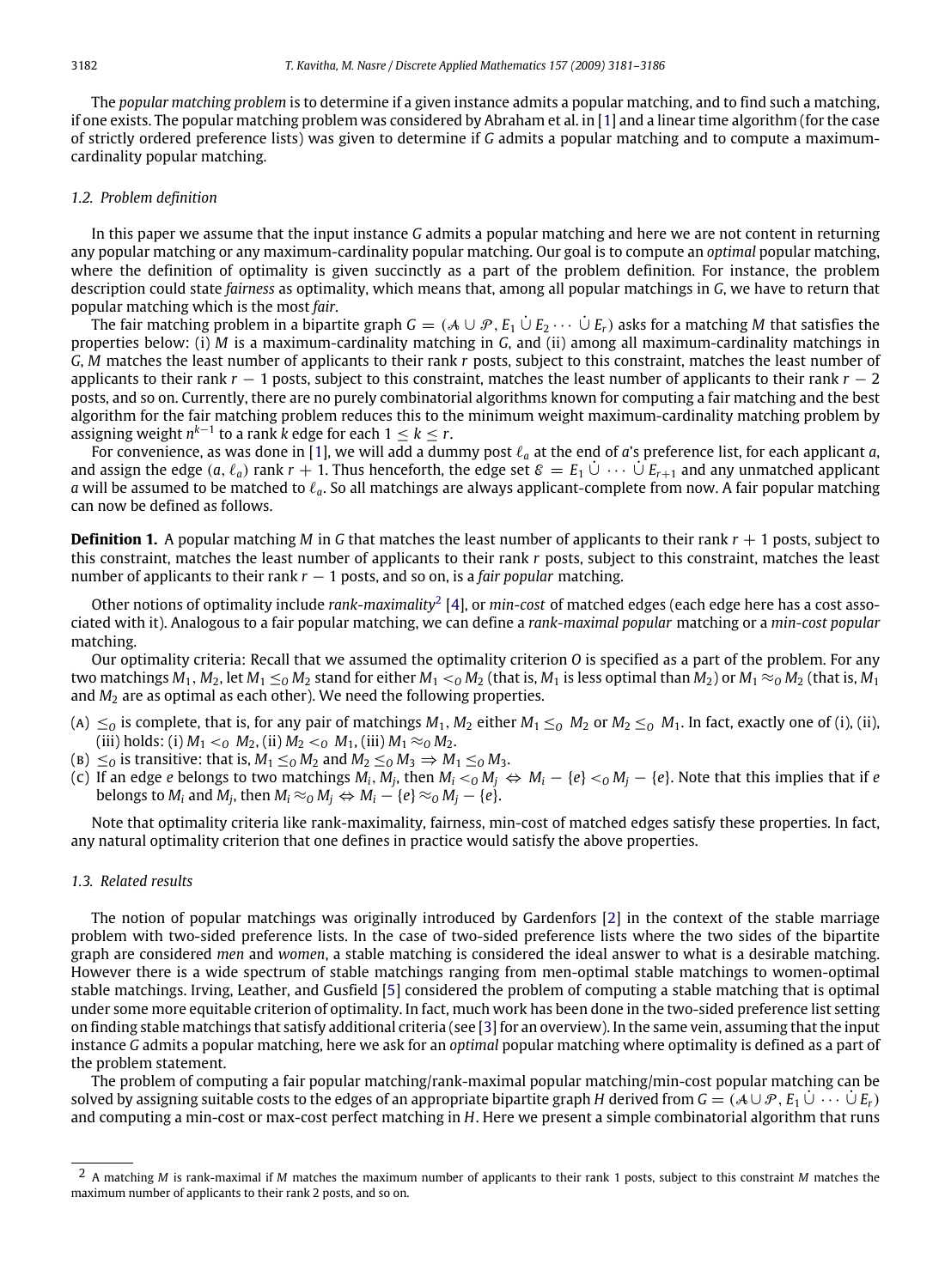in  $O(n^2+m)$  time for the problem of computing an "optimal" popular matching in a bipartite graph where m is the number of edges and *n* is the number of applicants. We assume that given two matchings  $M_1$  and  $M_2$ , we can determine if  $M_1 < o M_2$ ,  $M_2 <sub>0</sub>$  *M*<sub>1</sub> or *M*<sub>1</sub>  $\approx$ <sub>0</sub> *M*<sub>2</sub> in *O*(*n*) time; this is a reasonable assumption which is indeed true for fairness, rank-maximality, or min-cost.

Very recently, McDermid and Irving [\[7\]](#page-5-5) also considered the optimal popular matchings problem in  $G = (A \cup P, \mathcal{E})$  with strict preference lists. They showed an  $O(m + n \log n)$  algorithm for computing fair popular matchings and rank-maximal popular matchings and an *O*(*m* + *n*) algorithm for min-cost popular matchings. Their main tool was a graph called the *switching graph*, used by Mahdian [\[6\]](#page-5-6) to investigate the probability of the existence of popular matchings in random graphs. Though our algorithm is slower, our algorithm is extremely simple. Our algorithm is iterative: in the *i*th iteration, it adds the *i*th applicant  $a_i$  to the current graph on applicants  $a_1, \ldots, a_{i-1}$  and augments the current matching on  $a_1, \ldots, a_{i-1}$  to a *most optimal* matching that matches all of *a*1, .. . , *a<sup>i</sup>* and all their top choice posts. We show that this yields the desired matching at the end of *n* iterations. It is indeed interesting that a method as simple as this works. The problem of computing an optimal popular matching is not only of theoretical interest but also of practical importance and our algorithm is useful for such applications because it can be implemented very easily.

# **2. Preliminaries**

In this section we review the algorithmic characterisation for computing a popular matching from [\[1\]](#page-5-0). Since our problem is restricted to the case where preference lists do not have ties, we will present the characterisation from [\[1\]](#page-5-0) of popular matchings for strictly ordered preference lists.

For each applicant *a*, define a *first choice post* for *a*, denoted by *f*(*a*), and a *second choice post* for *a*, denoted by *s*(*a*), as follows. The post *f*(*a*), is one that occurs at the top of *a*'s preference list, that is, it is *a*'s most preferred post. The post *s*(*a*) is the most preferred post on *a*'s list that is *not*  $f(a')$  for any applicant  $a'$ . Note that by the above definition,  $f$ -posts are disjoint from *s*-posts. For each applicant *a*, *f*(*a*) is guaranteed to exist if its preference list is non-empty. Note that the dummy post  $\ell_a$  added at the end of *a*'s preference list ensures that  $s(a)$  always exists for each applicant *a*.

<span id="page-2-0"></span>The following lemma from [\[1\]](#page-5-0) characterises a popular matching.

**Lemma 1.** *A matching M is popular if and only if*

- (1) *every f -post is matched in M,*
- (2) *for each applicant a,*  $M(a) \in \{f(a), s(a)\}.$

Let  $G'(A \cup P, E')$  denote the graph in which each applicant *a* has exactly two edges,  $(a, f(a))$  and  $(a, s(a))$  incident to it. From [Lemma 1,](#page-2-0) it is immediate that the input instance *G* admits a popular matching if and only if the graph *G* ′ defined above admits an A-perfect matching. Using this characterisation, a linear time algorithm was presented in [\[1\]](#page-5-0) to determine if *G* admits a popular matching and compute one, if it exists.

#### **3. Our algorithm**

In this section we describe our algorithm to compute an *optimal* popular matching in *G* with respect to the optimality criterion specified as a part of the input. Any optimal popular matching, by the virtue of being popular, needs to satisfy the properties specified in [Lemma 1.](#page-2-0) So we can operate on a reduced graph  $G = (A \cup P, E')$  where  $E'$  consists of edges  $(a, f(a))$ and  $(a, s(a))$  for each  $a \in \mathcal{A}$ . Hence from now on we can assume that every applicant in *G* has degree at most 2.

Let *n* be the number of applicants in *G* and *a*1, .. . , *a<sup>n</sup>* be an arbitrary ordering of the applicants. We denote by *Hk*, for  $1 \leq k \leq n$ , the graph on vertex set  $\{a_1, \ldots, a_k\} \cup \{f(a_1), \ldots, f(a_k), s(a_1), \ldots, s(a_k)\}\$  and edges  $\{(a_i, f(a_i)), (a_i, s(a_i))\}$ , for 1 ≤ *j* ≤ *k*. We present a simple iterative strategy for computing an optimal popular matching in *G*. For each 1 ≤ *k* ≤ *n*, we will compute a matching  $M_k$  that satisfies the following 2 properties: (1)  $M_k$  is a matching of size  $k$  in  $H_k$  that matches all the posts  $f(a_1), \ldots, f(a_k)$ ; (2) among all matchings that satisfy (1),  $M_k$  is an optimal matching.

We compute matching  $M_k$  satisfying the above mentioned properties iteratively. Say we have already computed the desired matching  $M_{k-1}$  in the graph  $H_{k-1}$ . We add to the graph  $H_{k-1}$  the applicant  $a_k$ , the posts  $f(a_k)$ ,  $s(a_k)$  if they do not exist and the edges  $(a_k, f(a_k))$  and  $(a_k, s(a_k))$  to form the graph  $H_k$ . We will show that  $M_k$  can be computed by augmenting  $M_{k-1}$  appropriately. Since the matching  $M_k$  has to be popular,  $M_k$  has to match each of the applicants  $a_1, \ldots, a_k$ : due to the fact that we augment  $M_{k-1}$  in  $H_k$ , each of  $a_1, \ldots, a_{k-1}$  remains matched (to either its *f*-post or *s*-post). Also since  $M_k$  needs to match  $a_k$ , either  $(a_k, f(a_k))$  or  $(a_k, s(a_k))$  has to belong to  $M_k$ . Our algorithm tries both the options:

(1) it tries to find augmenting paths  $p_k$  and  $q_k$  with respect to  $M_{k-1}$  in  $H_k$  in order to match  $a_k$  to  $f(a_k)$  and to  $s(a_k)$ , respectively. We will show that at least one of  $p_k$ ,  $q_k$  has to exist.

(2) If  $p_k$  does not exist, then  $M_k = M_{k-1} \oplus q_k$  and if  $q_k$  does not exist, then  $M_k = M_{k-1} \oplus p_k$ . If both  $p_k$  and  $q_k$  exist, then the more optimal of  $M_{k-1} \oplus p_k$  and  $M_{k-1} \oplus q_k$  is chosen as  $M_k$ . [Theorem 1](#page-2-1) shows that this simple method suffices.

<span id="page-2-1"></span>Our algorithm is presented as Algorithm 3.1.

**Theorem 1.** *The matching M<sup>n</sup> returned by our algorithm is a popular matching that is maximal w.r.t. O.*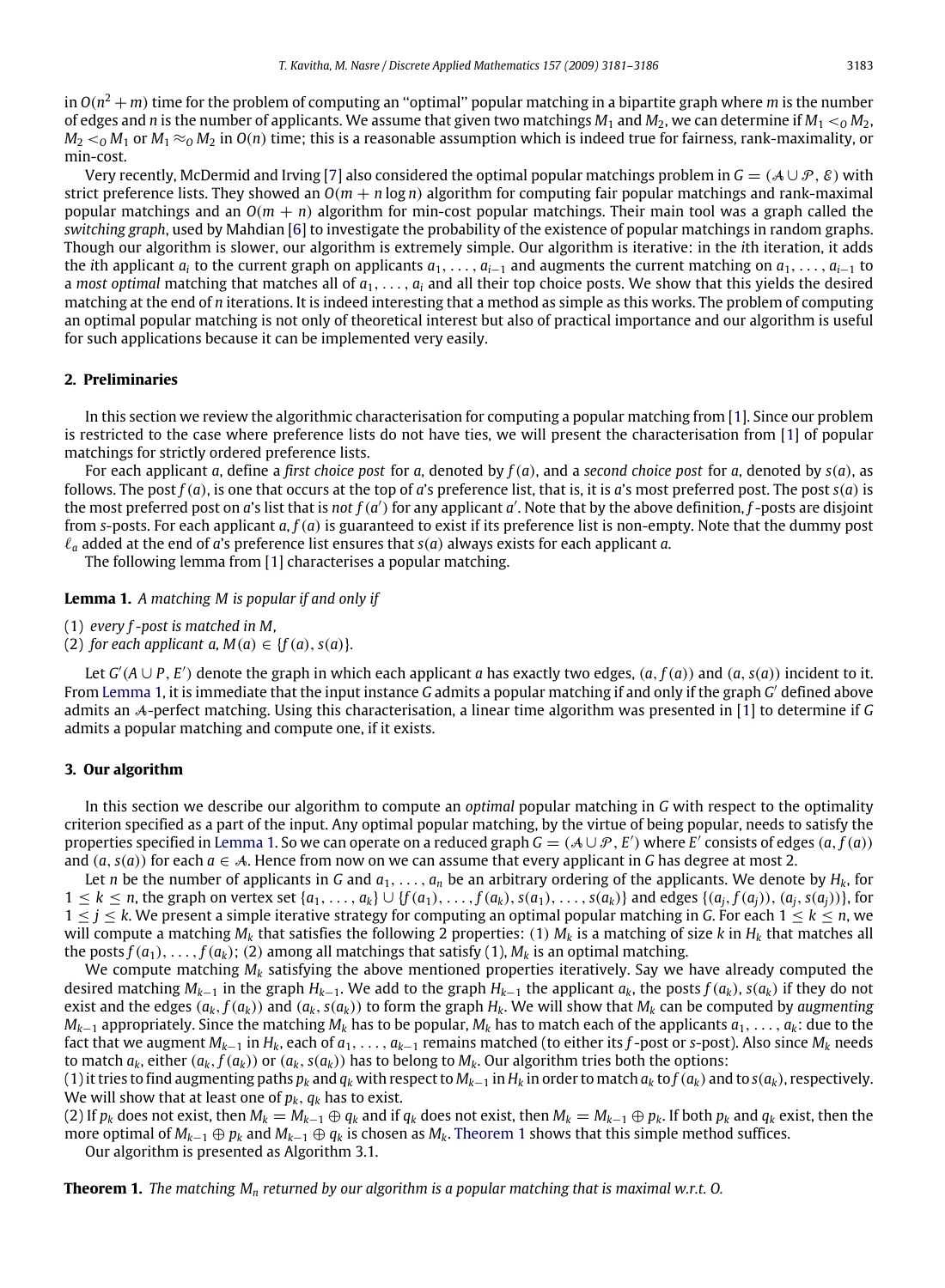#### **Algorithm 3.1** Our algorithm to compute an optimal popular matching

– Set any order among the applicants so that the applicants can be labelled  $a_1, a_2, \ldots, a_n$ . - Let  $H_1$  be the graph on vertex set  $\{a_1\} \cup \{f(a_1), s(a_1)\}$  and edge set  $\{(a_1, f(a_1)), (a_1, s(a_1))\}$ ; let  $M_1$  be the matching  $\{(a_1, f(a_1))\}$ .  $-$ Initialize  $i = 2$ . **while**  $i < n$  **do** Update  $H_{i-1}$  to  $H_i$  by adding the applicant  $a_i$  and posts  $f(a_i)$ ,  $s(a_i)$  (if they do not already exist) to the vertex set and the edges  $(a_i, f(a_i))$ and  $(a_i, s(a_i))$  to the edge set. **if**  $f(a_i)$  is newly added **then**  $M_i = M_{i-1} \cup \{(a_i, f(a_i))\}.$ **else** find an augmenting path  $p_i$  with respect to  $M_{i-1}$  in  $H_i$  that begins with the edge  $(a_i, f(a_i))$ find an augmenting path  $q_i$  with respect to  $M_{i-1}$  in  $H_i$  that begins with the edge  $(a_i, s(a_i))$ **if** *p<sup>i</sup>* (similarly, *qi*) does not exist **then**  $M_i = M_{i-1} ⊕ q_i$  (resp.,  $M_{i-1} ⊕ p_i$ ). **else if** both *p<sup>i</sup>* and *q<sup>i</sup>* exist **then**  $M_i=$  the more optimal of  $M_{i-1}\oplus p_i$  and  $M_{i-1}\oplus q_i$ . {In case  $M_{i-1}\oplus p_i\approx_Q M_{i-1}\oplus q_i$ , then  $M_i$  can be either.} **end if end if**  $i = i + 1.$ **end while** – Return *Mn*.

Note that it is easy to see that the matching *M<sup>n</sup>* returned by our algorithm is popular. First, for each *i*, *M<sup>i</sup>* is a maximumcardinality matching in *H*<sub>*i*</sub>. Thus *M*<sub>*n*</sub> is a maximum-cardinality matching in *H*<sub>*n*</sub>; we know that *H*<sub>*n*</sub> = (A  $\cup$  P, *E'*) admits an A-perfect matching since the input instance admits a popular matching. Thus *M<sup>n</sup>* is an A-perfect matching. Also, by construction, we never let an *f* -post remain unmatched. Thus, *M<sup>n</sup>* is an A-perfect matching in *G* that matches all *f* -posts. Thus  $M_n$  is a popular matching in the input instance.

We now need to show that among all popular matchings, *M<sup>n</sup>* is an optimal matching. We will prove this by induction: we will show that for each *i*,  $M_i$  is a matching of size *i* in  $H_i$  that matches all posts  $f(a_1), \ldots, f(a_i)$  and amongst all such matchings,  $M_i$  is a most optimal one. Then it is immediate that  $M_n$  is an optimal popular matching.

Note that we can compare 2 matchings *M*, *M*′ of *H<sup>i</sup>* with respect to the optimality criterion *O* by extending each of *M*, *M*′ to  $\{a_1, \ldots, a_n\}$  by matching  $\{a_{i+1}, \ldots, a_n\}$  to their last resort posts (of rank  $r + 1$ ). Thus we can use the relative order w.r.t. *O* on matchings in the input instance to compare two matchings in *H<sup>i</sup>* .

We will now show that for all  $1\leq i\leq n$ ,  $M_i$  is optimal in  $H_i$  subject to the constraint that  $M_i$  has to match all of  $a_1,\dots,a_i$ and  $f(a_1), \ldots, f(a_i)$ . The base case  $i = 1$  is trivial. By induction hypothesis, we assume that  $M_{k-1}$  is optimal in  $H_{k-1}$  subject to the constraint that it has to match all of  $a_1, \ldots, a_{k-1}$  and  $f(a_1), \ldots, f(a_{k-1})$ . Using this hypothesis, we will show that  $M_k$ is optimal in  $H_k$  subject to the constraint that it has to match all of  $a_1, \ldots, a_k$  and  $f(a_1), \ldots, f(a_k)$ .

We consider two cases: (i)  $f(a_k)$  is not present in  $H_{k-1}$  and (ii)  $f(a_k)$  is present in  $H_{k-1}$ . We will now consider the first case, that is,  $f(a_k)$  is not present in  $H_{k-1}$ , and show the following lemma.

<span id="page-3-0"></span>**Lemma 2.**  $M_k = M_{k-1} \cup \{(a_k, f(a_k))\}$  is an optimal matching in  $H_k$  subject to the constraint that all of  $a_1, \ldots, a_k$  and  $f(a_1)$ ,  $\ldots$ ,  $f(a_k)$  have to be matched.

**Proof.** It is immediate from the definitions of  $M_{k-1}$  and  $M_k$  that  $M_k$  matches all of  $a_1, \ldots, a_k$  and  $f(a_1), \ldots, f(a_k)$ . What remains to prove is that *M<sup>k</sup>* is an optimal matching.

Suppose not, let  $N_k$  be such a matching in  $H_k$  that is more optimal than  $M_k$ . We know that  $f(a_k)$  is not an  $f$ -post for any applicant in  $\{a_1, \ldots, a_{k-1}\}$  (by virtue of the fact that  $f(a_k)$  is not present in  $H_{k-1}$ ). Since  $N_k$  has to satisfy the constraint that all f-posts in  $H_k$  are matched, it follows that  $N_k(a_k) = f(a_k)$ . Thus  $N_k$  and  $M_k$  agree on the edge  $e = (a_k, f(a_k))$ .

Since  $M_k <_0 N_k$  and both these matchings contain the edge *e*, it follows from our condition (c) on 0 that  $M_k - \{e\} <_0 N_k$  −  $\{e\}$ . The matching  $N_k - \{e\}$  matches all of  $a_1, \ldots, a_{k-1}$  and  $f(a_1), \ldots, f(a_{k-1})$  since  $N_k$  matches all of  $a_1, \ldots, a_k$  and  $f(a_1),\ldots,f(a_k)$ . However we know that  $M_k-\{e\}$ , which is the same as  $M_{k-1}$  (recall that  $M_k=M_{k-1}\cup\{e\}$ ) is an optimal matching in *H*<sub>*k*−1</sub>, contradicting that  $M_k - \{e\} <sub>0</sub> N_k - \{e\}$ . This completes the proof of [Lemma 2.](#page-3-0)  $\Box$ 

We now deal with the case when  $f(a_k)$  is present in  $H_{k-1}$ . In this case, we try to find augmenting paths  $p_k$  and  $q_k$  in  $H_k$ . Note that at least one of  $p_k, q_k$  has to exist since  $H_k$  admits a matching of size  $k$  (any A-perfect matching of  $(A\cup\mathcal{P},E')$  restricted to *a*1, .. . , *a<sup>k</sup>* is a matching of size *k* in *Hk*)—thus there has to exist an augmenting path with respect to the (*k* − 1)-sized matching *Mk*−<sup>1</sup> in *Hk*. Say, *p<sup>k</sup>* exists and *q<sup>k</sup>* does not exist. Then we show the following.

<span id="page-3-1"></span>**Lemma 3.**  $M_{k-1} \oplus p_k$  is an optimal matching in  $H_k$  subject to the constraint that it has to match all of  $a_1, \ldots, a_k$  and  $f(a_1)$ ,  $\ldots$ ,  $f(a_k)$ .

**Proof.** It is easy to see that  $M_k = M_{k-1} \oplus p_k$  matches all of  $a_1, \ldots, a_k$  and  $f(a_1), \ldots, f(a_k)$ . We need to show that  $M_k$  is an optimal matching. Suppose not and let *N<sup>k</sup>* be such a matching that is more optimal than *Mk*.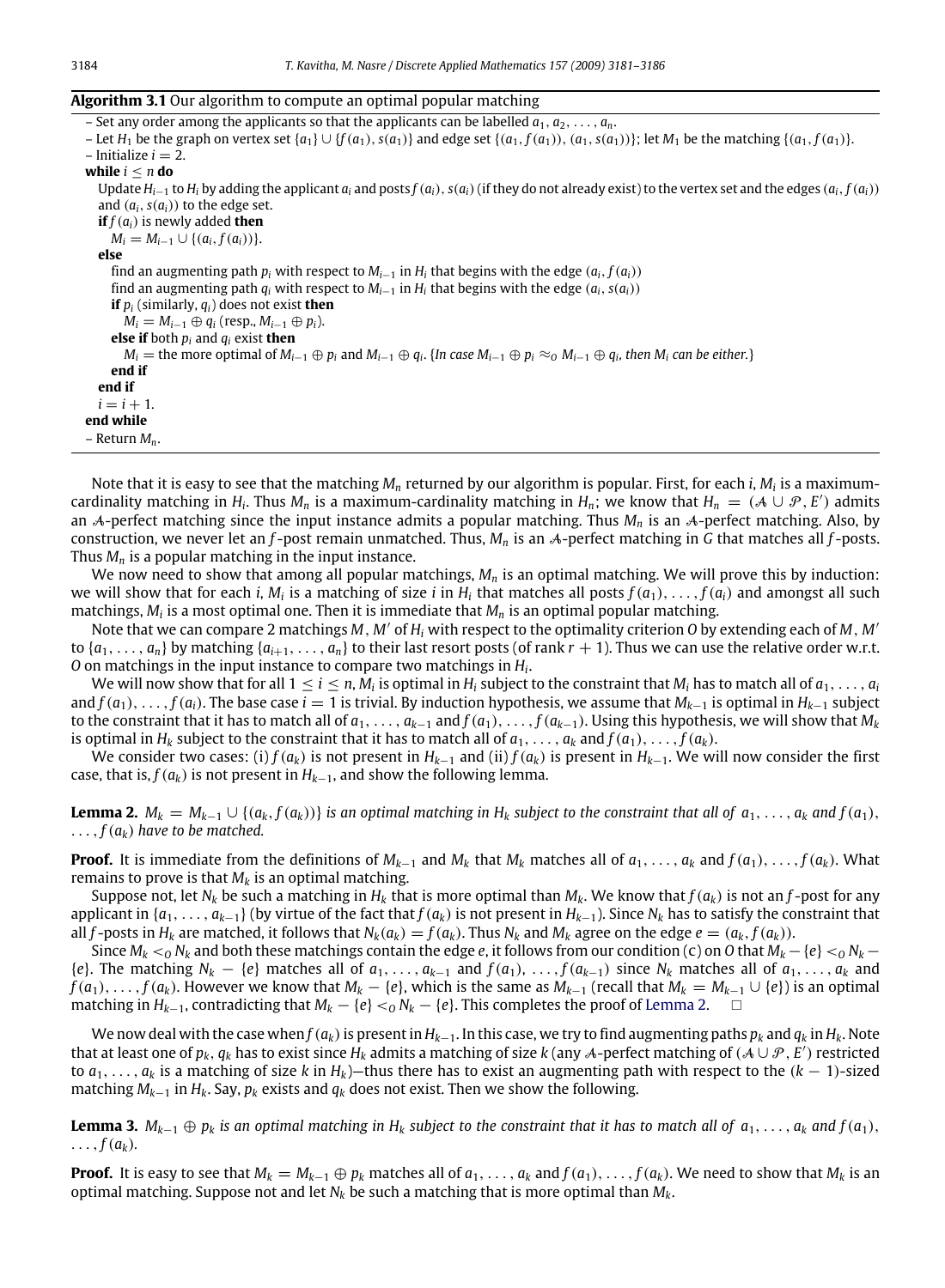<span id="page-4-0"></span>

**Fig. 1.** The path  $p_k$ : the bold edges are present in  $M_{k-1}$  and the dashed edges are in  $M_k$  and in  $N_k$ .

We first claim that since  $q_k$  does not exist, any matching that matches all of  $a_1, \ldots, a_k$  in  $H_k$  has to match  $a_k$  to  $f(a_k)$ . Suppose not and let *L* be a matching in  $H_k$  that matches all of  $a_1, \ldots, a_{k-1}$  and also matches  $a_k$  to  $s(a_k)$ . Then consider that component of *L* ⊕  $M_{k-1}$  which contains  $a_k$ . Since  $a_k$  is unmatched by  $M_{k-1}$ , this component is a path (call it *q*) that begins with the edge  $(a_k, s(a_k))$ . The existence of *q* contradicts our assumption that there was no augmenting path with respect to *M*<sub>*k*−1</sub> in *H*<sub>*k*</sub> that begins with the edge  $(a_k, s(a_k))$ .

The above claim implies that the matching  $N_k$  has to match  $a_k$  to  $f(a_k)$ . Thus both  $M_k$  and  $N_k$  agree on the edge  $(a_k, f(a_k))$ . Let a' be the applicant that was matched by  $M_{k-1}$  to  $f(a_k) = f(a')$ . Since  $f(a_k)$  is matched to  $a_k$  by  $N_k$ , the applicant a' has to be matched to its s-post by  $N_k$ . Thus  $M_k$  and  $N_k$  also agree on the edge  $(a', s(a'))$ . In fact, every edge in  $p_k$  that is present in  $M_k$ has to be present in  $N_k$ . Thus  $N_k$  and  $M_k$  contain the same subset of edges of  $p_k$ . Call these edges  $e_1, \ldots, e_t$  (refer to [Fig. 1\)](#page-4-0).

So if  $M_k <_0 N_k$ , then  $M_k - \{e_1, \ldots, e_t\} <_0 N_k - \{e_1, \ldots, e_t\}$  since  $e_1, \ldots, e_t$  are present in both  $N_k$  and  $M_k$  (refer to [Fig. 1\)](#page-4-0). By adding the edges  $e'_1, e'_2, \ldots, e'_{t-1}$  (see [Fig. 1\)](#page-4-0) of  $p_k - M_k$  to both  $N_k - \{e_1, \ldots, e_t\}$  and  $M_k - \{e_1, \ldots, e_t\}$ , we get the matchings  $N_k \oplus p_k$  and  $M_k \oplus p_k$ , since  $e'_1, e'_2, \ldots, e'_{t-1}$  are also the edges of  $p_k - N_k$ . It follows that  $N_k \oplus p_k$  is more optimal than  $M_k \oplus p_k$  (by condition (c) on O). Now  $N_k \oplus p_k$  is a matching in  $H_{k-1}$  that matches all of  $a_1, \ldots, a_{k-1}$  and  $f(a_1), \ldots, f(a_{k-1})$ . However  $M_k \oplus p_k = M_{k-1}$  is a most optimal such matching in  $H_{k-1}$ . Thus  $N_k \oplus p_k$  cannot be more optimal than  $M_{k-1}$ , a contradiction.

The case when  $q_k$  exists and  $p_k$  does not exist is absolutely similar to the above lemma. The only case that we are left with is the case when both *p<sup>k</sup>* and *q<sup>k</sup>* exist. In this case our algorithm computes both *Mk*−<sup>1</sup> ⊕ *p<sup>k</sup>* and *Mk*−<sup>1</sup> ⊕ *q<sup>k</sup>* and chooses the more optimal of these two matchings to be *Mk*. We now have to show that *M<sup>k</sup>* is what we desire.

**Lemma 4.** *M<sub>k</sub>*, the more optimal matching between  $M_{k-1} \oplus p_k$  and  $M_{k-1} \oplus q_k$ , is an optimal matching in  $H_k$  that matches all of  $a_1, \ldots, a_k$  and  $f(a_1), \ldots, f(a_k)$ .

**Proof.** It is obvious that  $M_k$  matches all of  $a_1, \ldots, a_k$  and  $f(a_1), \ldots, f(a_k)$ . Suppose  $M_k$  is not an optimal such matching, let  $N_k$  be such a matching that is more optimal than  $M_k$ . The matching  $N_k$  has to match  $a_k$  to either  $f(a_k)$  or to  $s(a_k)$ . We will show the following:

 $\text{Claim 1. If } N_k(a_k) = f(a_k)$ , then  $N_k \leq_0 M_{k-1} \oplus p_k$ . Claim 2. If *N*<sup>*k*</sup>( $a_k$ ) = *s*( $a_k$ ), then *N*<sup>*k*</sup> ≤*O M*<sub>*k*−1</sub> ⊕  $q_k$ .

We know that either  $N_k(a_k) = f(a_k)$  or  $N_k(a_k) = s(a_k)$ , which implies by Claims 1 and 2 that either  $N_k \leq_0 M_{k-1} \oplus p_k$  or  $N_k \leq_0 M_{k-1} \oplus q_k$ . Because  $M_k$  is the more optimal of  $M_{k-1} \oplus p_k$  and  $M_{k-1} \oplus q_k$ , we have:  $M_{k-1} \oplus p_k \leq_0 M_k$  and  $M_{k-1} \oplus q_k \leq_0 M_k$ . It thus follows from the transitivity of  $\leq_0$  that  $N_k \leq_0 M_k$ . This contradicts our assumption that  $N_k$  is more optimal than  $M_k$ . Hence, what we need to show are Claims 1 and 2.

*Proof of Claim* 1

If  $N_k(a_k) = f(a_k)$ , then as we argued in the proof of [Lemma 3,](#page-3-1) it follows that  $M_{k-1} \oplus p_k$  and  $N_k$  contain the same subset of edges of  $p_k$ . Now consider  $N_k \oplus p_k$ : this is a matching in  $H_{k-1}$  that matches all of  $a_1, \ldots, a_{k-1}$  and  $f(a_1), \ldots, f(a_{k-1})$ . Since  $M_{k-1}$  is an optimal matching in  $H_{k-1}$  that matches all of  $a_1, \ldots, a_{k-1}$  and  $f(a_1), \ldots, f(a_{k-1})$ , it follows that  $N_k \oplus p_k \leq_0 M_{k-1}$ . Hence by condition (c),  $N_k = (N_k \oplus p_k) \oplus p_k \leq_0 M_{k-1} \oplus p_k$ . This finishes the proof of Claim 1.

The proof of Claim 2 is absolutely similar to the proof of Claim 1.  $\Box$ 

This completes the proof of [Theorem 1.](#page-2-1) We will now analyse the running time of Algorithm 3.1. The *f* - and *s*-posts of all applicants can be computed in *O*(*m*) time. The main while loop of Algorithm 3.1 runs for *n* iterations and each iteration takes  $O(n)$  time to construct the augmenting paths  $p_i$ ,  $q_i$  and to compare  $M_{i-1}\oplus p_i$  and  $M_{i-1}\oplus q_i$ . Thus our algorithm runs in  $O(n^2 + m)$  time.